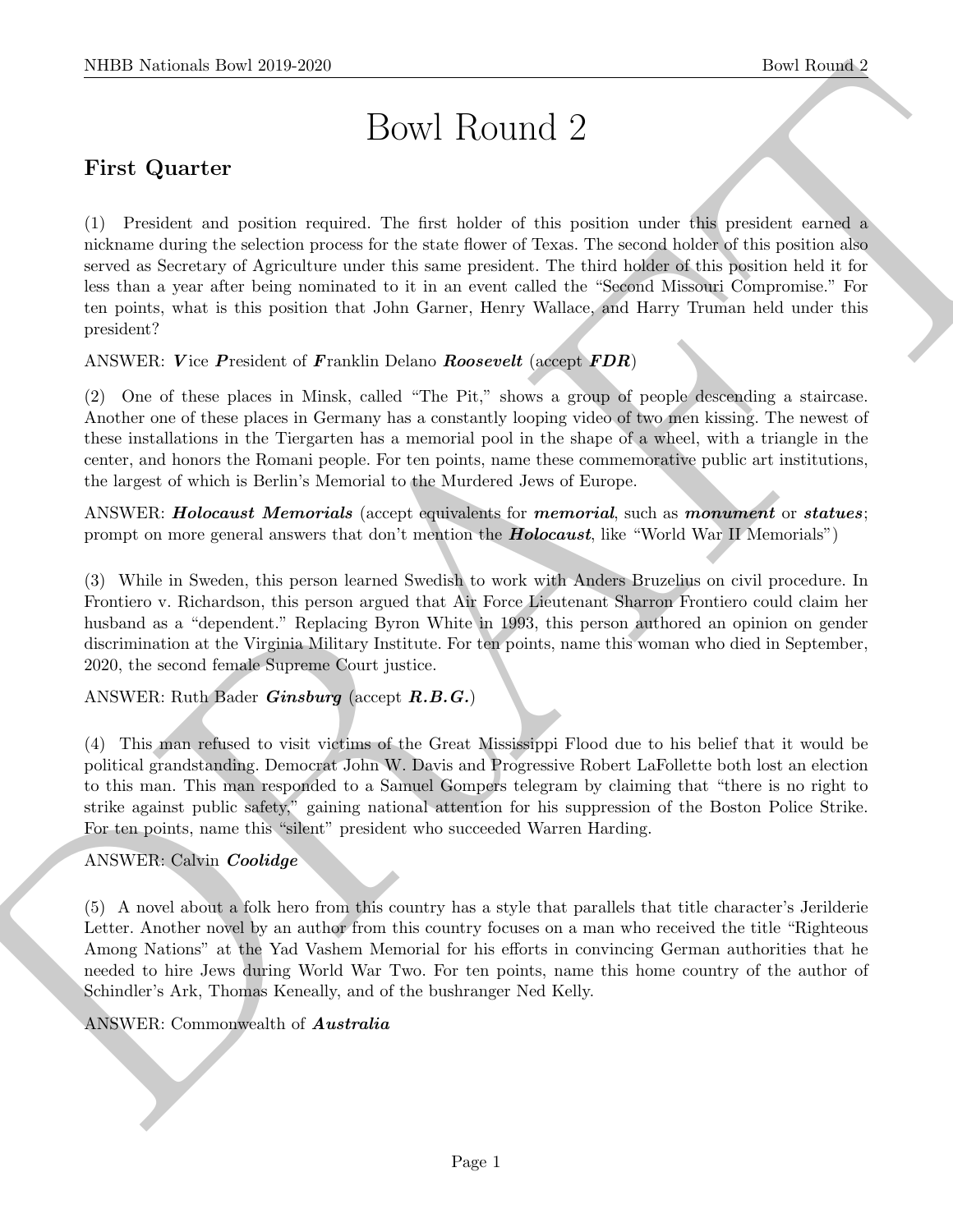(6) At a World War One battle off the coast of this country, the SMS Emden quickly sank the Zhemchug and Mousquet. A region in this country includes an island once named for the Prince of Wales and a capital city named for George III, George Town. The Battle of Penang took place in what is now this country in the Strait of Malacca. Tunku Abdul Rahman was the first Prime Minister of, for ten points, what Asian country that expelled Singapore in 1965?

### ANSWER: Malaysia

(7) Three days after this event, a ceremony was held that is depicted in the painting The Distribution of the Eagle Standards. Pope Pius VII was present at this event, three years after signing a Concordat with this event's central figure. This event took place at Notre Dame Cathedral instead of the traditional Reims [RONCE], and a David [dah-VEED] painting of this event depicts a kneeling Josephine. For ten points, name this December 2, 1804 event in which a Frenchman crowned himself emperor.

ANSWER: Coronation of Napoleon (accept descriptions of Napoleon becoming emperor)

(8) The first Naval Reserve Officer Training Corps was established at this university by Chester Nimitz. A memorial for James Rector was held in this university's Sproul Plaza after a violent protest at its People's Park. The Symbionese Liberation Army kidnapped Patty Hearst while she studied at this university. This university is named for an idealist Anglo-Irish philosopher and is known for its activism during the Free Speech Movement. For ten points, name this public California university.

ANSWER: U(niversity) of C(alifornia),  $Berkeley$  (prompt on "Cal" or "California")

NIBB Notionals how 2019-2020<br>
(6) Also Work is bounded that counts of the counts to the SNS Endow thickly shown that the Bounded of Management and the SNS Endow that the Price of Warstown of the Bounded of the material co (9) This artist wrote and recorded the song "Happy Birthday" to advocate for Martin Luther King, Jr. Day becoming a federal holiday. This musician's "classic period" was from 1972 to 1977, when he released the albums Talking Book and Songs in the Key of Life. This man acknowledged influential Black musicians in the song "Sir Duke" and became the youngest ever to top the charts at age 13 in 1963. For ten points, name this influential R&B musician who wrote "For Once in My Life" and "Superstition."

ANSWER: Stevie Wonder (accept Stevland Hardaway Morris or Stevland Hardaway Judkins)

(10) This man placed a likeness of his own head onto the Colossus of Nero and declared that he was the "only left handed fighter to conquer twelve times one thousand men." Twenty-five consuls were appointed in a single year after this man's advisor Cleander sold public offices. This man was strangled by the wrestler Narcissus after the Plebeian games, where he had slain hundreds of beasts in an attempt to identify as Hercules. For ten points, identify this emperor, the son of Marcus Aurelius.

ANSWER: Commodus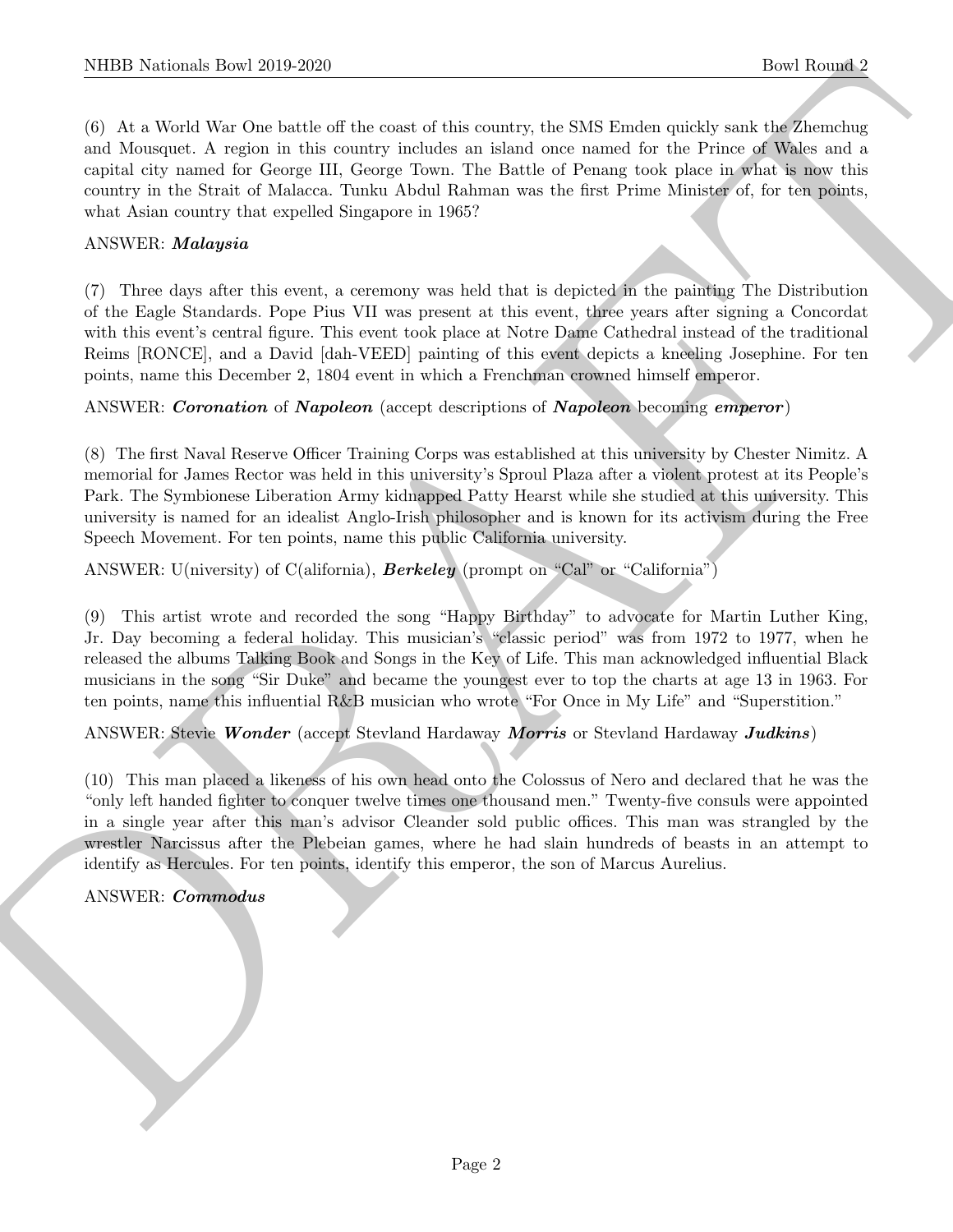# Second Quarter

NIBB Noticeals how 2019-2220<br>
Second Quarter<br>
Coronal Counter and any local angular gias esting covered in dimensionly<br>set of a New Higher Scheme and the set of a New Higher Scheme and the set of a New Higher<br>
Concluse Th (1) This city's biggest library has an angular glass ceiling covered in diamond girders designed by Rem Koolhaas. This city's neighborhood of Northgate contains one of the first malls and is the site of an NHL franchise planned for 2021. This city's best known structure was built for the 1962 World's Fair and can withstand forces as strong as the nearby 1700 Cascadia earthquake. For ten points, name this city, the birthplace of Jay Inslee and Bill Gates and the site of the Space Needle.

### ANSWER: Seattle, Washington

BONUS: In 2020, Governor Jay Inslee told President Trump to "stay out of Washington State's business" when Trump suggested Inslee should "take back" this Seattle neighborhood from protestors.

ANSWER: *Capital Hill Autonomous Zone* (accept *CHAZ*, prompt on "The Zone")

(2) This man and Robert Norris were disgraced after a failed expedition to Lisbon to support a Portuguese rebellion against Philip II. This man legendarily stated that he had plenty of time to finish a game of bowls at Plymouth Hoe before tackling an enemy fleet. This man was described as having "singed the king of Spain's beard" in his attack on Cadiz that delayed the Spanish Armada. For ten points, name this English sea captain who circumnavigated the globe aboard the Golden Hind.

### ANSWER: Sir Francis Drake

BONUS: Sir Francis Drake became the mayor of this port city on the south coast of Devon from which the Pilgrim Fathers later departed for the New World.

### ANSWER: Plymouth

(3) In a book titled for this man's "Black Box," Michael Behe coined the term "irreducible complexity" to argue against this man's theories. This man's theories are presented as "cranes" in a book by Daniel Dennet titled for this man's "Dangerous Idea." This man argued for the common ancestry of animals and humans in Descent of Man. For ten points, name this man who outlined the theory of natural selection in On the Origin of Species.

### ANSWER: Charles Darwin

BONUS: This man, known as "Darwin's Bulldog," engaged in a debate with Samuel Wilberforce in 1860 to help spread the ideas of evolution. This man also coined the word "agnosticism."

### ANSWER: Thomas Henry Huxley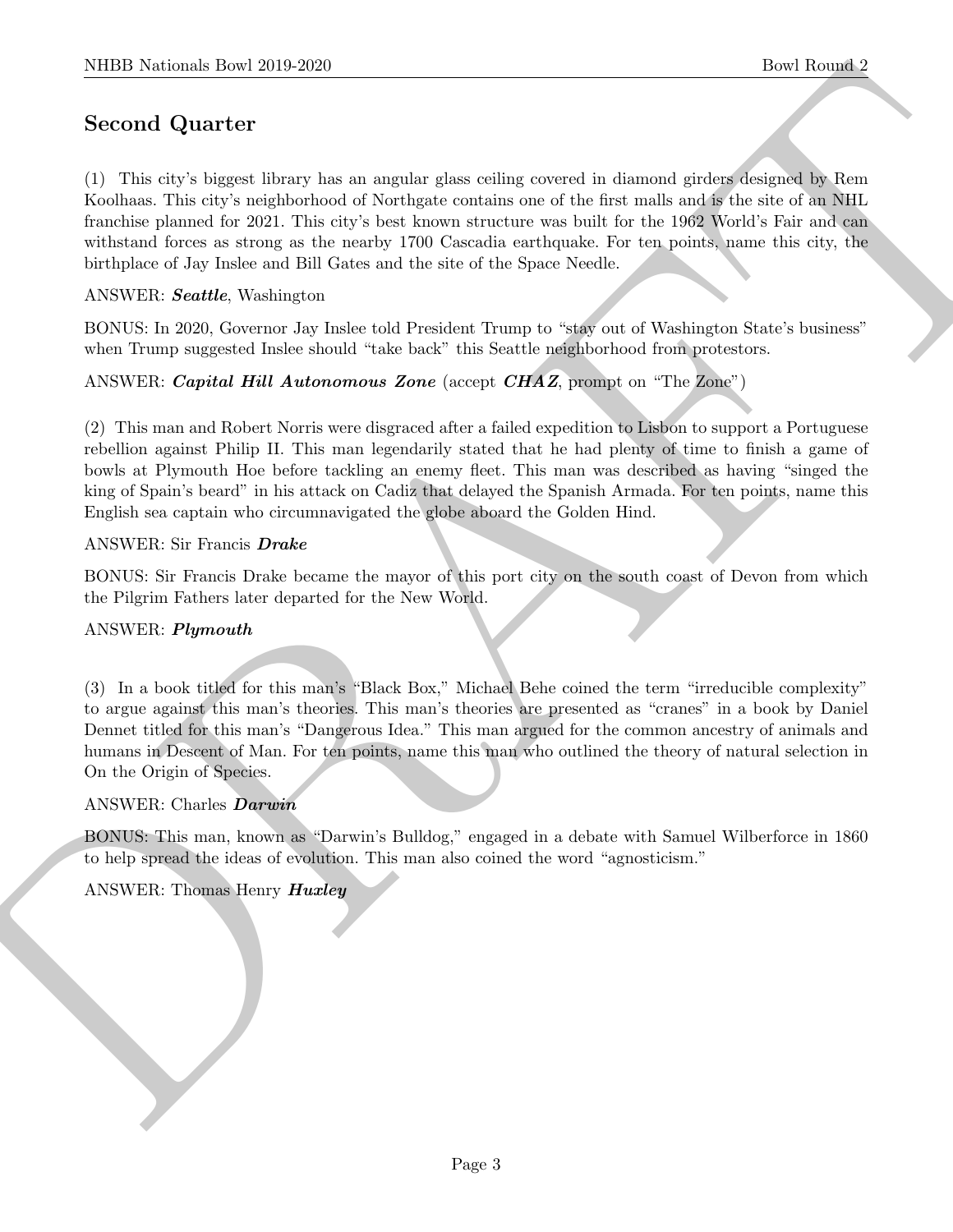NIBB Noticeals how 20:0.269<br>
(A Montes of this deluction and<br>
(A Montes of the other contracts of the local definite batch from 1971 protect. A BMs are<br>a strong from the first way also define some varieties by their recor (4) Members of this ethnic group gathered at Bastion Point for a 1977 protest. A 1960s protest movement of these people arose after their land rights were restricted by their namesake Affairs Amendment Act, which was seen as a treacherous act of the Pakeha [PAH-kih-hah]. These people lost much of their land during the invasion of Waikato. These people signed the Treaty of Waitangi with the British on North Island. For ten points, name these indigenous Polynesian people of New Zealand.

### ANSWER: Maori

BONUS: First contact between the Maori and Europeans occurred in 1642 when this Dutch explorer unsuccessfully attempted to land in an area he named "Murderer's Bay."

### ANSWER: Abel Tasman

(5) This megacity, more accurately referred to as an "urban agglomeration," became the capital of its colony in 1914 and continued as capital after its nation's independence in 1960 until the capital moved in 1991. This city, south of Ibadan, is projected to double in size by 2050 to more than 16 million people. Movies like The Wedding Party were produced by this city's "Nollywood" industry. For ten points, name this city with the largest metropolitan population in Africa, located in Nigeria.

### ANSWER: Lagos

BONUS: In 2015, this Doctor of Zoology became the first president of Nigeria to lose a presidential election and concede defeat when he was defeated by General Muhammadu Buhari.

### ANSWER: Goodluck Jonathan

(6) Isaac Babel and Osip Mandelstam were among the writers targeted in this event, the latter of whom was sent to a labor camp after reciting an "Epigram" against its overseer. Special troikas carried out extrajudicial punishments during this period and were led by the NKVD. During this period Lev Kamenev and Grigory Zinoviev were among the men convicted during a series of show trials in Moscow. Lasting from 1936 to 1938, name this major crackdown on opposition under Stalin.

### ANSWER: Great Purge (accept Great Terror, Year of '37, or Yezhovschina)

BONUS: Joseph Stalin met for four days with Franklin Delano Roosevelt and Winston Churchill at the Soviet embassy in this Middle Eastern city in 1943.

ANSWER: Teheran, Iran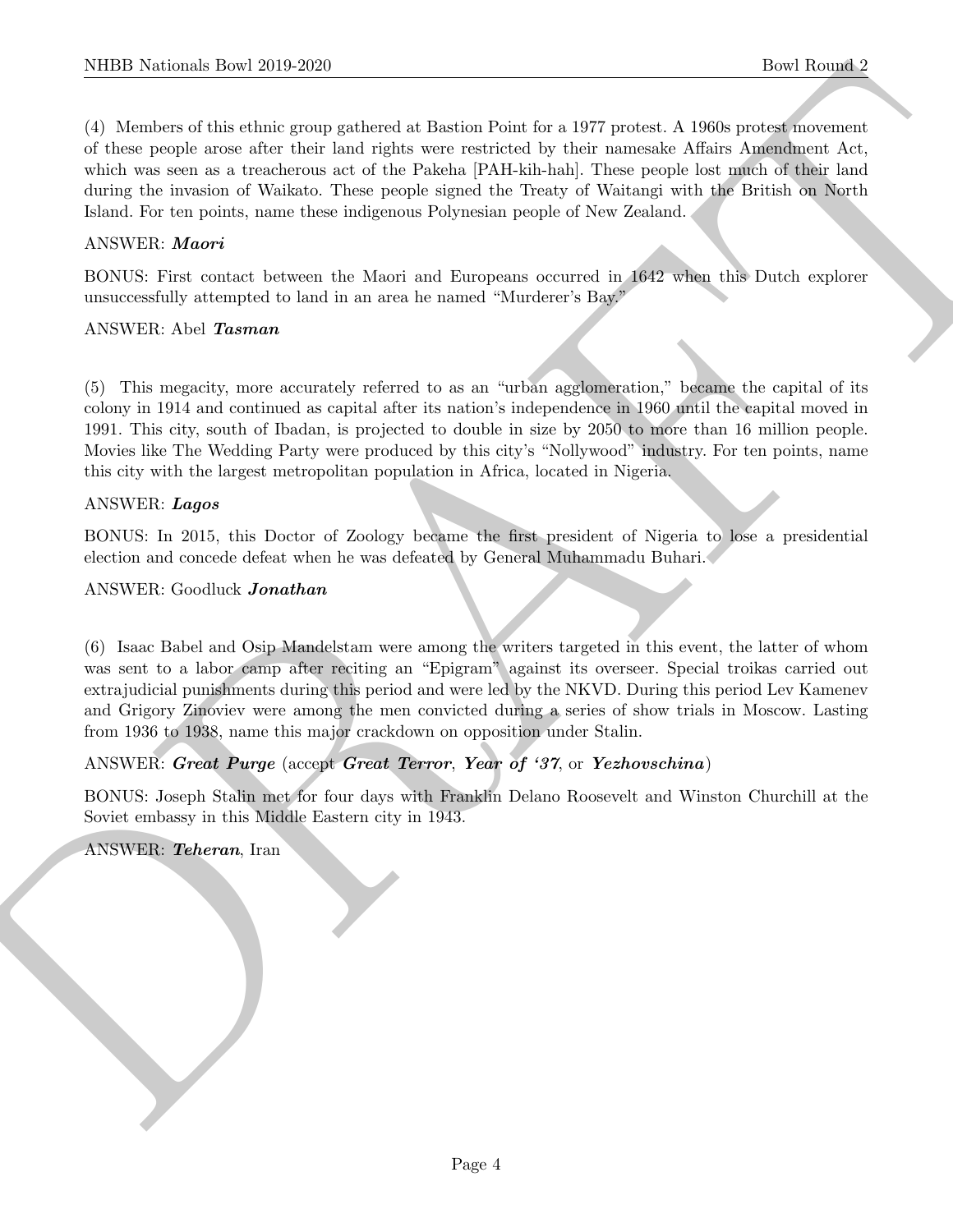NIBB Noticeals how 20:0.269<br>
(7) Ale do call of the model of the anda dimensionly are superiority in both language of<br>
(7) Ale do call of the visit of the state of the model of the model of<br>
call of the call of the state (7) At the end of this film, two of the main characters are surprised to find nobody picketing their office and walk in to find phones ringing uncontrollably. Richard Snipe approximates that 90 people were involved in the central crime depicted in this film. Michael Rezendes is a Mark Ruffalo-portrayed reporter in this film which ends with a statement about the resignation of Cardinal Law. For ten points, name this Best Picture-winning film about the Boston Globe investigation of child abuse by priests.

### ANSWER: Spotlight

BONUS: Mark Ruffalo also appeared in this 2007 film that tells the story of a still uncaught serial murderer who claimed to have murdered 37 people in the San Francisco area in the 1960s and 70s.

### ANSWER: Zodiac

(8) This man reestablished the Independent Treasury System and reduced the rates set by the Black Tariff by signing the Walker Tariff. This man had the shortest presidential retirement, surviving only three months after leaving office, and was the only president who was previously Speaker of the House. The rallying cry "54-40 or fight" was used by supporters of this man in reference to the annexation of Oregon. For ten points, name this president who presided over the Mexican-American War.

### ANSWER: James Knox Polk

BONUS: The Walker Tariff was named for Robert J. Walker who held this cabinet position under Polk, a position previously held by Oliver Wolcott, Jr. and more recently held by Steven Mnuchin.

ANSWER: Secretary of the **Treasury** 

# Third Quarter

The categories are  $\dots$ 

- 1. Colonial American-Indian Conflicts
- 2. Charles II
- 3. Chile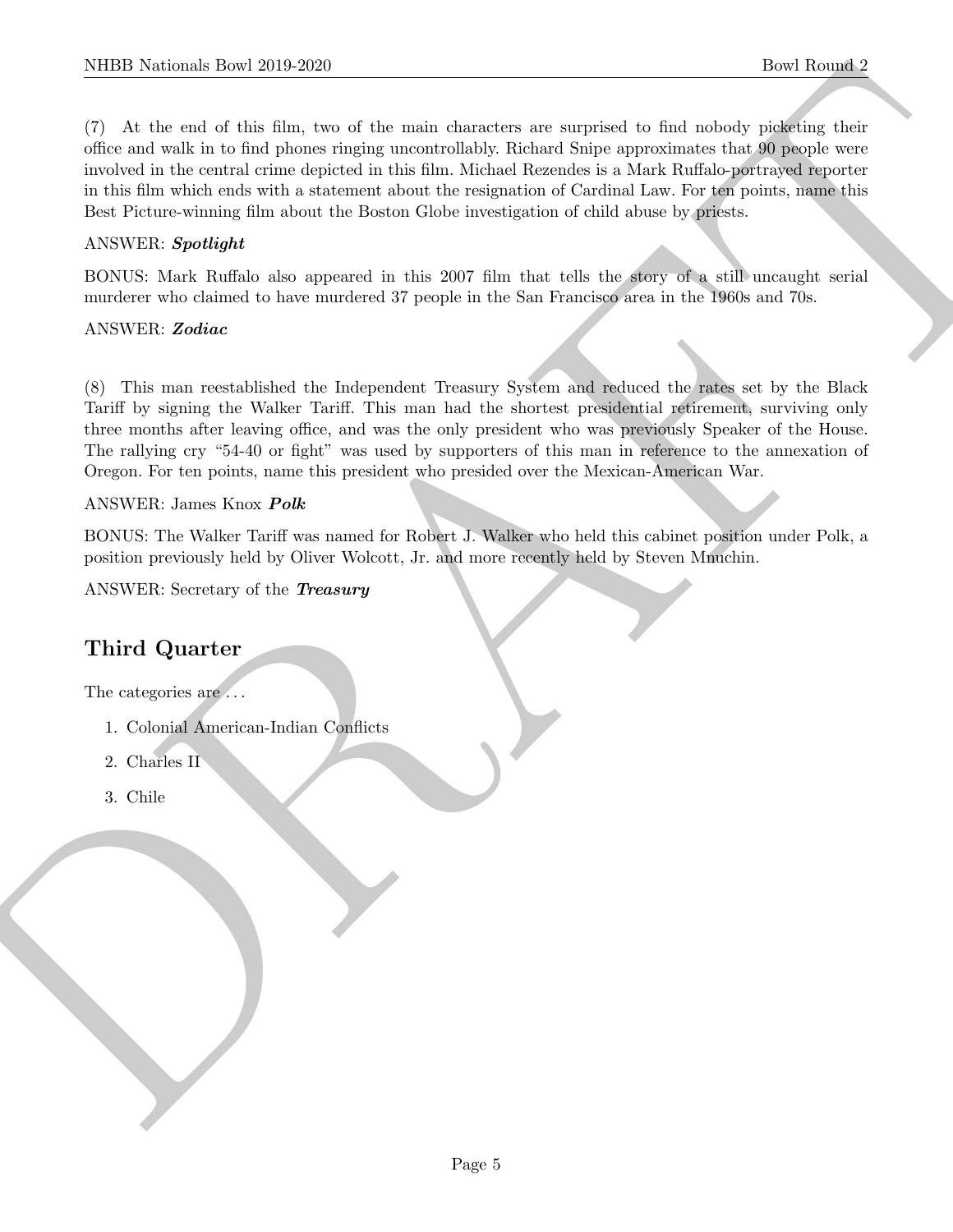### Colonial American-Indian Conflicts

Name the...

(1) American theater of the Seven Years War that ended with the Treaty of Paris of 1763

### ANSWER: French and Indian War

(2) Confederacy of six Native American tribes in New York that fought in the Beaver Wars

### ANSWER: Iroquois (accept Haudenosaunee)

MIDD Neidonal: Dowl 2019-2020<br>
Concests. Assume<br>
Concests. Assume<br>
Concests. Assume<br>
Concests. Assume the size of Covertners<br>
(1) A marker theories of this Assume Marker that reader with the Transport Deck of 1981<br>
(2) Con (3) 1763 uprising in the Great Lakes Region named for an Ottawa leader that began with the siege of Fort Detroit

### ANSWER: Pontiac's War (accept Pontiac's Rebellion or Pontiac's Conspiracy)

(4) 1636-38 conflict whose namesake tribe fought against the Plymouth and Massachusetts Bay

### ANSWER: Pequot War

(5) Wampanoag leader who fought a namesake 1675-78 war against British colonists

ANSWER: King Philip (accept Metacomet)

(6) Confederacy of Algonquian-speaking tribes who killed 347 people in the Jamestown massacre

ANSWER: Powhatan Confederacy (accept Tsenacommacah, accept Attan-Akamik)

(7) Tribe who fought a namesake war from 1711-13 in North Carolina

### ANSWER: Tuscarora

(8) 1715-16 war in which the namesake tribe killed hundreds of traders in South Carolina around the Savannah River

### ANSWER: Yamasee War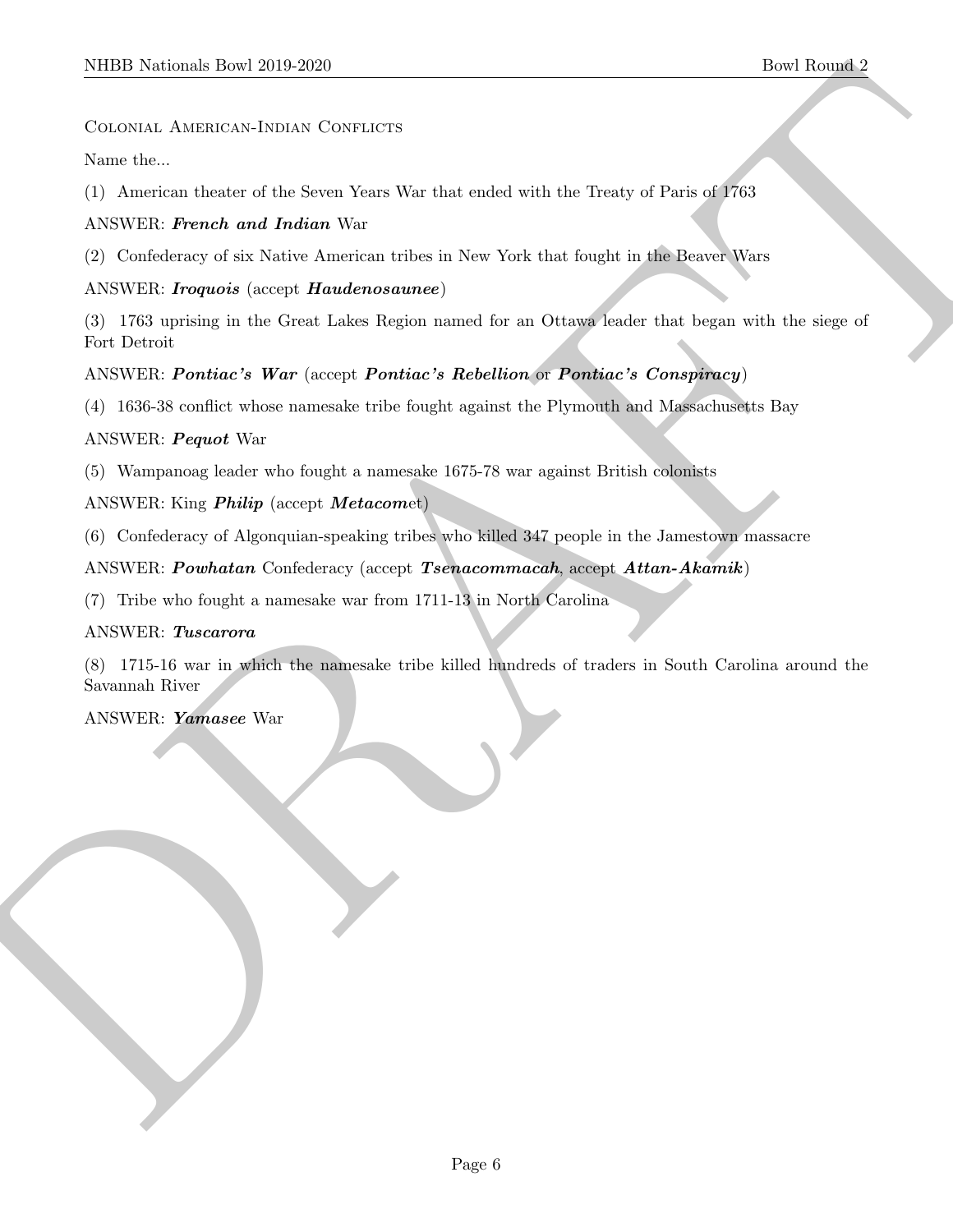### CHARLES II

Name the...

(1) Lord Protector and Parliamentarian leader whose death allowed for the restoration of Charles II

### ANSWER: Oliver Cromwell

(2) Religion he converted to on his deathbed whose recusants were persecuted

### ANSWER: Roman Catholicism

(3) Brother who succeeded him, overthrown in the Glorious Revolution

### ANSWER: James II

(4) Philosopher who wrote Leviathan and tutored him in mathematics

### ANSWER: Thomas Hobbes

(5) Country against whom he fought two wars in an alliance with Louis XIV

### ANSWER: Netherlands (accept Spain)

MIDD Notional: Download and Particular content in looker whose death allowed for the measuring of Charles (1) Lard Pointine and Particular-time looker whose death allowed for the measuring of Charles (1) Rediction Combinat (6) Document allowing for greater religious tolerance that he was forced to replace with the first of the Test Acts

### ANSWER: Royal Declaration of Indulgence

(7) Protestant conspiracy that attempted to assassinate him and his brother in 1683

### ANSWER: Rye House plot

(8) Tree in which he hid after his defeat at the Battle of Worcester

### ANSWER: Royal Oak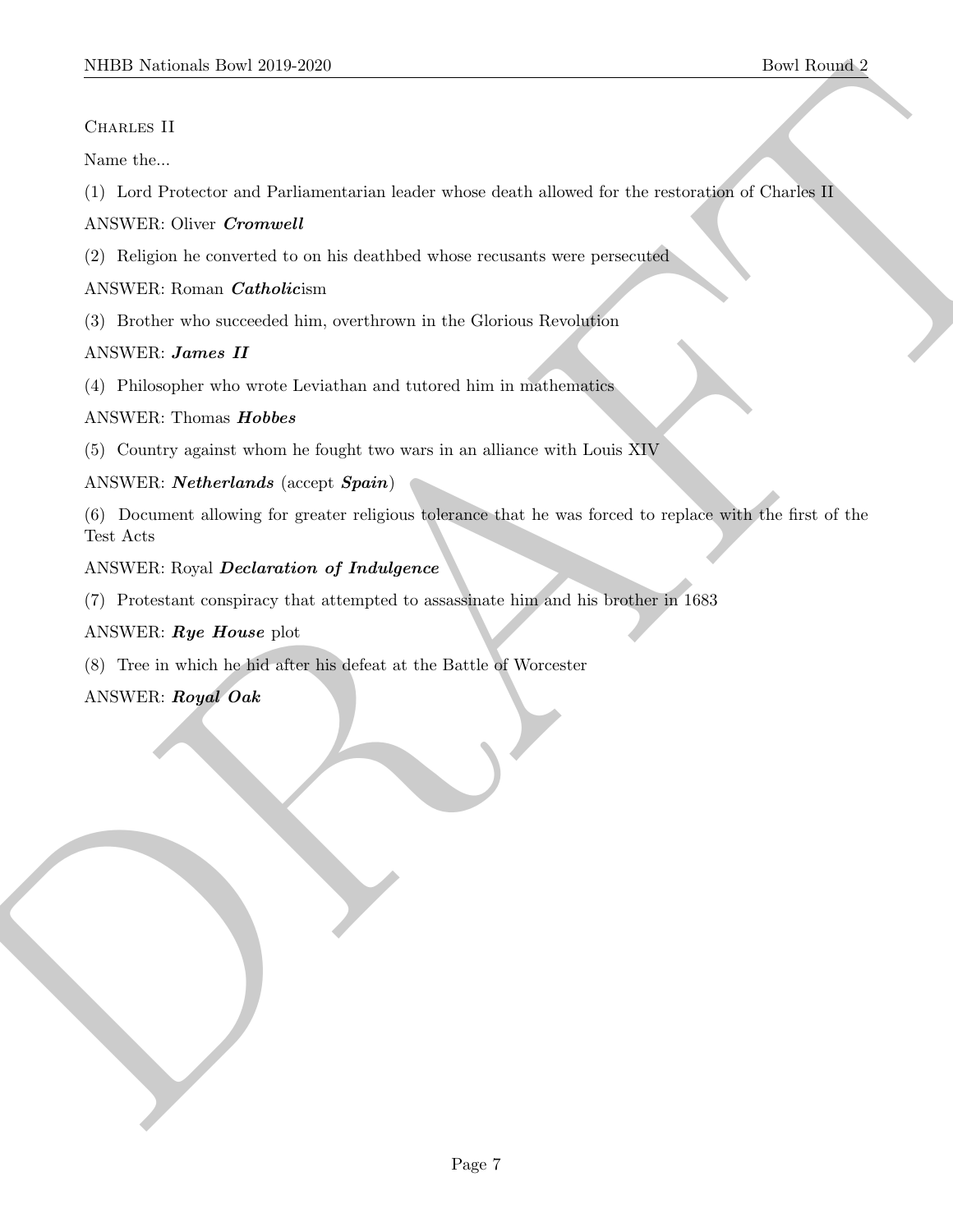### **CHILE**

Name the...

(1) Capital city destroyed and rebuilt in a 1647 earthquake

### ANSWER: Santiago

(2) Marxist president who committed suicide during a military coup at La Moneda Palace

### ANSWER: Salvador Allende

(3) Authoritarian dictator who implemented economic reforms under the direction of the Chicago Boys

### ANSWER: Augusto Pinochet

(4) Conflict it won against Peru and Bolivia, cutting off the latter's access to a namesake body of water

### ANSWER: War of the Pacific (accept Saltpeter War)

(5) Independence leader who won the Battle of Chacabuco over Spanish forces alongside Jose de San Martin

### ANSWER: Bernardo O'Higgins

(6) Secret police that assassinated Orlando Letellier

# SIBBD Notional: Dow 2019-2020<br>
Channel Books<br>
Channel Books<br>
2019 - Copied risy destroyed one interds in a 1847 certic<br>public scaling is a higher policy coup at La Minister Channel Reserved ASSWER: Schools Altonia<br>
22) Ad ANSWER: DINA (accept Direccion de Inteligencia Nacional or National Intelligence Directorate)

(7) Family that dominated the Patria Vieja period whose member Jose Miguel governed it before the Spanish reconquest

### ANSWER: Carrera

(8) Indigenous people who killed conquistador Pedro de Valdivia and inhabited Araucana

### ANSWER: Mapuche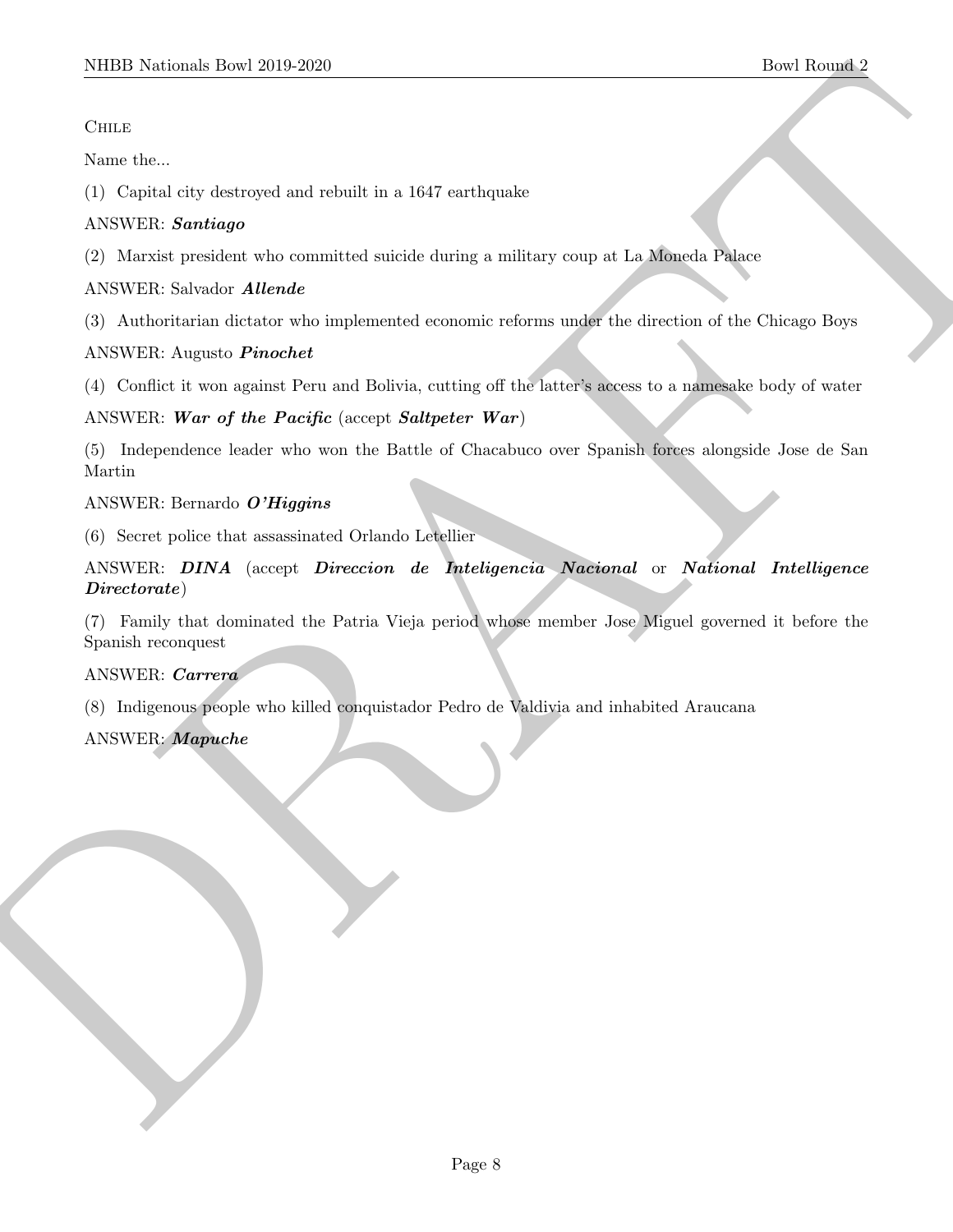# Fourth Quarter

NIBB Noticeals how 20:0 2250<br>
Down Lines how 20:0 2250<br>
Down Lines how the Rosen strength and the maintainsies because refriges for Jewish individuals such<br>
as Front Rochtain, who hogen working at one of these interdicted (1) Following the Holocaust, these institutions became refuges for Jewish intellectuals such as Ernst Borinski, who began working at one of these institutions in Tougaloo, Mississippi. After losing his right arm at the Battle of  $(+)$  Seven Pines, a Union general known as the "Christian general" founded one of these institutions in Washington, D.C. A number of these institutions were funded by the Second Morrill Act, including one in (\*) Alabama where the Tuskegee Airmen trained and attended classes. For ten points, name these institutions which include Morehouse College and Howard University.

ANSWER: *Historically Black Colleges and Universities* (accept *HBCU*s, accept answers containing both or either of Colleges or Universities)

(2) This man created earldoms for his brothers, Gyrth and Leofwine, and was on good terms with Stigand, the archbishop of Canterbury. After this man was captured by Guy of Ponthieu, he joined his chief rival on a campaign in Brittany. (+) Tostig, this man's brother, won at Gate Fulford with the help of a rival of this man with the epithet "Hardrada." This man's sister Edith married Edward the Confessor, and this man was (\*) crowned the day after Edward's death. For ten points, who is this king of England who after winning at Stamford Bridge was defeated at the Battle of Hastings by William of Normandy?

### ANSWER: Harold Godwinson (accept Harold II)

(3) This person's great uncle was Lebanese-American historian Philip Hitti, who pioneered Arabic studies in the U.S. Barbara Morgan served as backup for this person, who was to present two 15 minute (+) classes, including "Where We've Been, Where We're Going, Why" and "The Ultimate Field Trip." Nebraska honors this educator with a namesake award for courage. Part of a team including Francis (\*) Scobee and Judith Resnick, this woman died after rubber O-rings failed, leading to a catastrophic explosion. For ten points, name this astronaut and teacher who died in the Challenger disaster.

### ANSWER: Christa *McAuliffe*

(4) This leader gave a speech in which he encouraged revolution by instructing civilians to "turn every house into a fort." The death of Zahurul Haq led to this leader's acquittal in the Agartala Conspiracy. This leader commanded the Rakkhi Bahini private militias to enforce a one-party state under his  $(+)$  Awami League. Operation Searchlight targeted this man's country, which underwent a major famine in 1974. This man is popularly known as (\*) "Bangabandhu," and his daughter became Prime Minister of their nation thirty-seven years after this man left office. For ten points, name this first post-independence president of Bangladesh.

ANSWER: Sheikh Mujibur Rahman (accept Sheikh Mujib)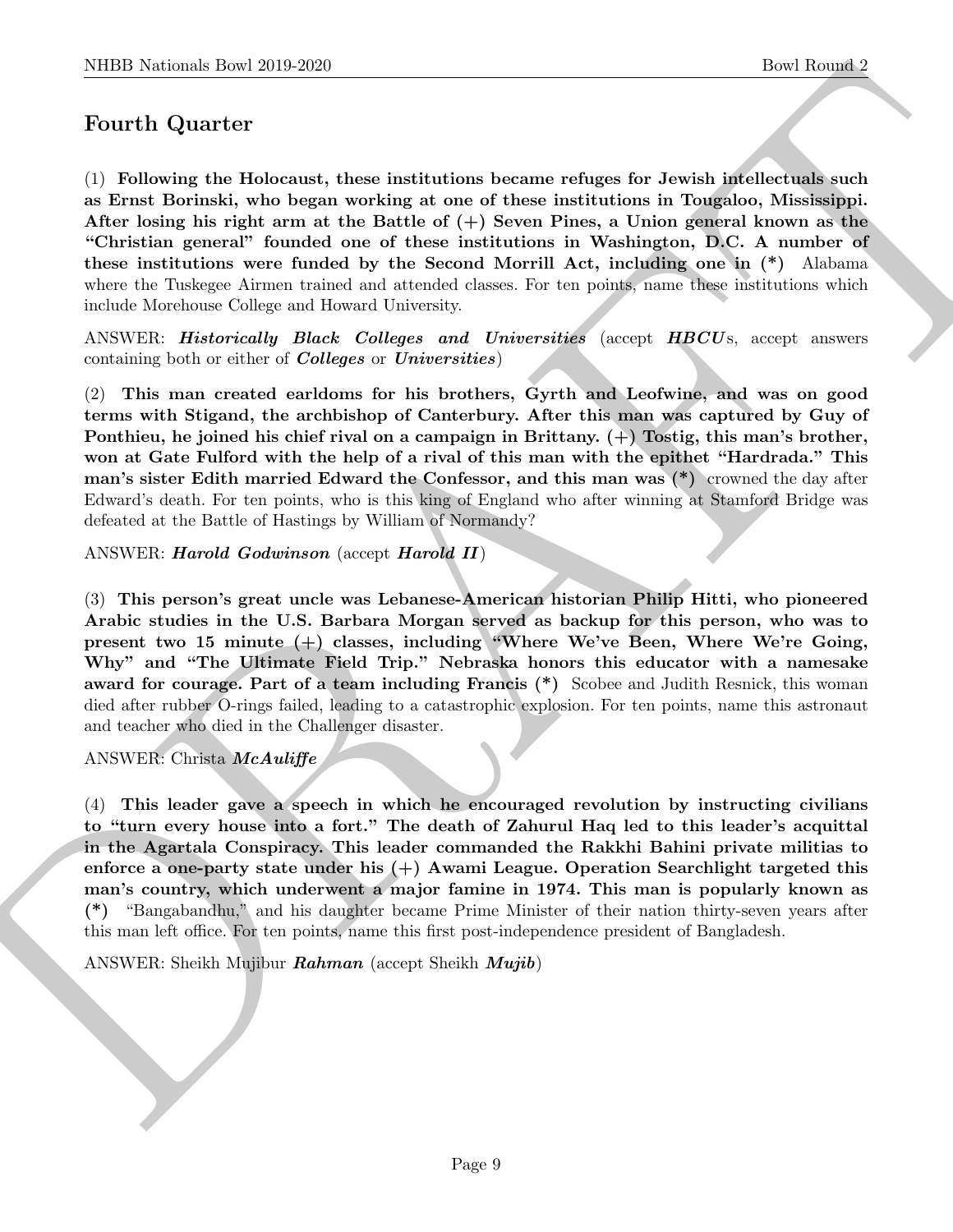NIBB Noticeals how 2019-2020<br>(b) Darius them 2019-2020<br>(c) Darius this period of the probability of the three Rounds<br>C (c) Darius the state of the state of the state of the control Darboth includes the state of horizon be (5) During this period, the Jisha-Bungyo, the highest ranking of the three administrators, was tasked with overseeing temples. The Okamoto Daihachi incident caused a leader in this period to ban (+) Christianity. Thousands of foreign traders were executed during this period in the aftermath of the Shimabara Rebellion. A work by Jason Josephson-Storm posits that Japan had no concept of religion until after the Black Ships of (\*) Admiral Matthew Perry appeared, forcing the government to open its ports during this period. For ten points, name this feudal military government, the last shogunate of Japan.

ANSWER: Tokugawa Shogunate (accept "Period" in place of "Shogunate," accept **Edo** Shogunate)

(6) Abraham Mendel Theben used his influence with this ruler to exonerate Jews accused of blood libel. This monarch appointed Gerard von Swieten to investigate the supposed spread of vampires in her kingdom. This monarch's advisor, the Prince of  $(+)$  Kaunitz, engineered the switching of alliances in the Diplomatic Revolution. Frederick the Great invaded this ruler's territory of (\*) Silesia, sparking the War of Austrian Succession. For ten points, name this Austrian empress guaranteed the throne by her father's Pragmatic Sanction.

### ANSWER: Maria Theresa

(7) Water was originally trapped in this lake by mudflows caused by the eruption of Mount Pluto. The region around this lake was inhabited by the Washoe, and Cave Rock on this lake's shore is considered sacred. This lake has had many names, including Lake (+) Bigler and Fremont's Lake, after the first Euro-American to see it. Ski areas on this lake include Heavenly Mountain Resort and (\*) Squaw Valley, the site of the 1960 Winter Olympics. For ten points, name this largest alpine lake in North America, located on the California-Nevada border.

ANSWER: Lake Tahoe

(8) A Union general with this surname was promoted to major general after Gettysburg for his defense of Little Round Top and had the first name Gouvernor. Jonathan Trumbull depicted the death of a man with this surname at Breed's Hill. (+) Joseph was an American commander at Bunker Hill with this surname, which also belongs to a man who served three terms as governor of California before taking over Fred (\*) Vinson's seat on the Supreme Court. That man also wrote the majority opinions in Loving v. Virginia and Miranda v. Arizona. For ten points, what surname do these people share?

ANSWER: Warren